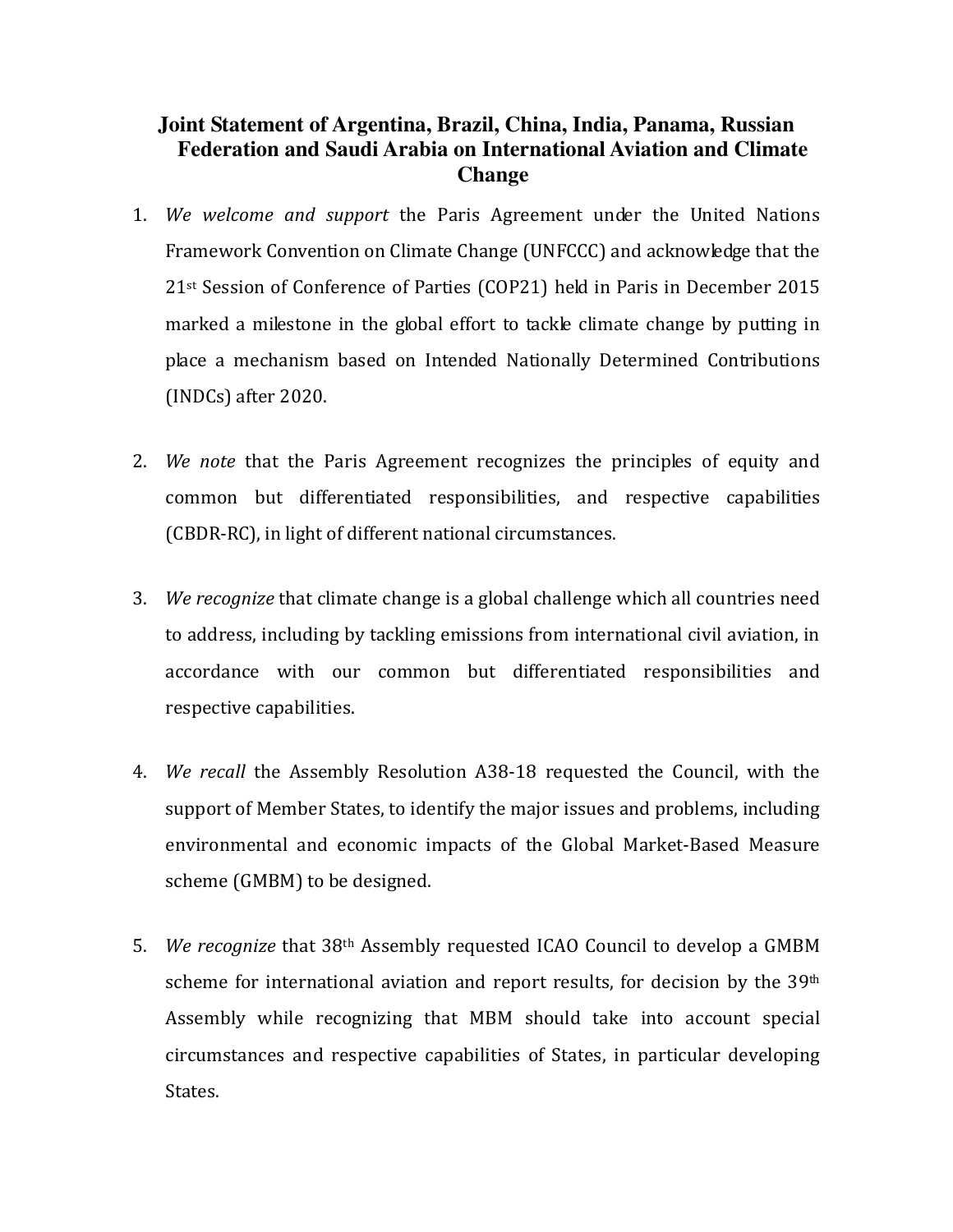- 6. We welcome the two rounds of GLADs organized by ICAO Council and note that different views and concerns were presented by Member States on the development of a GMBM for international aviation, for instance on issues of CBDR, administrative simplicity, transparency, environmental integrity, emission units criteria, capacity building and assistance, etc.
- 7. We also note the report of the Environment Advisory Group of the ICAO Council (EAG) which echoed the same concerns on the design of GMBM as expressed by the participants of the GLADS.
- 8. We take note the outcome of the two rounds of meetings of the High-level Group (HLG) on GMBM scheme held in February and April respectively, which provided an opportunity for States to express different views on a number of key elements of the draft Assembly resolution of the forthcoming 39th session of ICAO Assembly.
- 9. We recognize and appreciate initiatives taken by the President of the Council in his presentation of the draft Assembly resolution.
- 10. We express concern that the draft proposal on GMBM may impose inappropriate economic burden on developing countries, where the international aviation market is still maturing. We urge ICAO to develop climate change mitigation measures in a manner that is consistent with the principles of CBDR & RC, and to align the GMBM with the relevant provisions of the Paris Agreement. The implementation of a GMBM shall not lead to discrimination against the sustainable development of international aviation of countries, in particular developing countries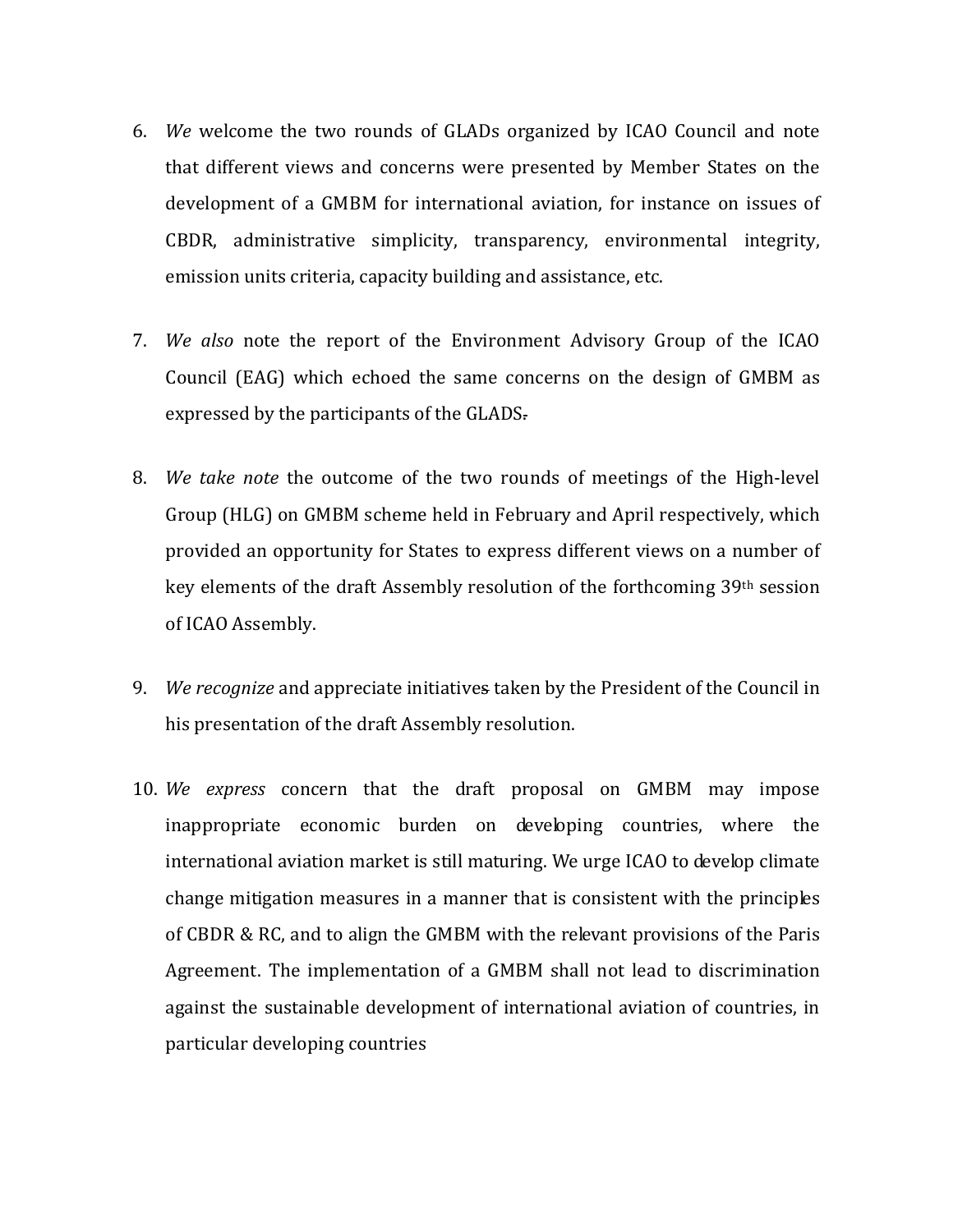- 11. We reiterate our commitment to work together constructively with other countries on international aviation and climate change to develop an Assembly resolution, with each country making a contribution to the best of its ability
- 12. We further reiterate that developed States should take the lead in addressing emissions from international aviation.
- 13. We concur that the work of ICAO related to a GMBM scheme and its implementation must be fully aligned with and support the implementation of the Paris Agreement, with a view to avoid possible incoherence between two intergovernmental organizations under the United Nations.
- 14. We underline, in this regard, that the technical work being undertaken by ICAO in this field should be aligned with the principles and provisions of the Paris Agreement. We further note that, in order to avoid duplication of work and promote coherence between both intergovernamental organizations, units arising from UNFCCC mechanisms should be automatically recognized as eligible for ICAO´s GMBM and given preference.
- 15. We reiterate that our countries will continue to undertake robust, integrated actions domestically to improve the civil aviation fuel efficiency in order to reduce emissions. We highlight that measures of improved technology & operation, infrastructure construction and modernization, sustainable jet bio-fuel, etc. will play a crucial role in efforts of developing countries to reduce emissions together with the sustainable growth of civil aviation and its safety.
- 16. We call Governments of all ICAO Member States to fully support their air operators, air navigation service providers, airport operators, aviation